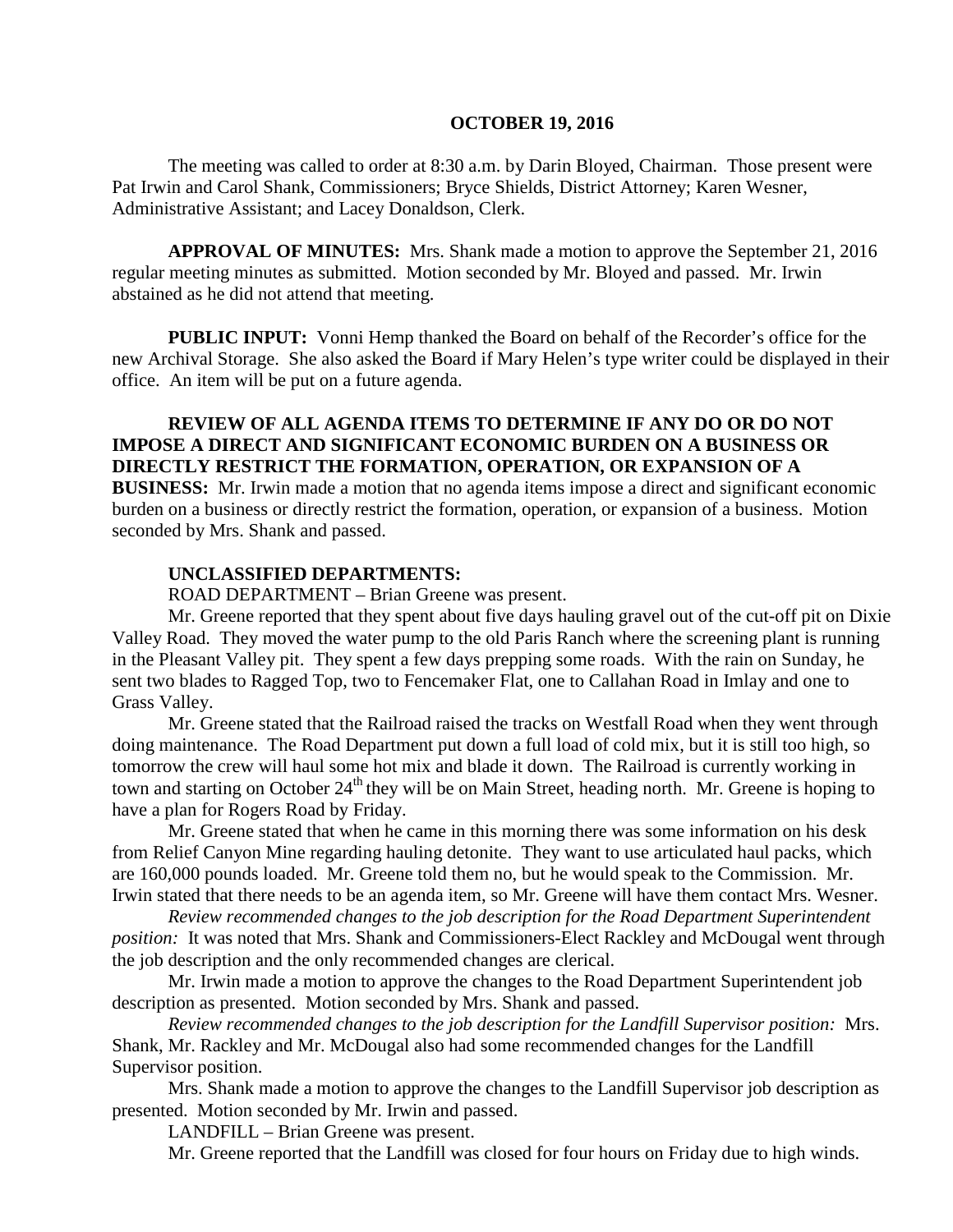*Discussion regarding matters relating to the division of the Road Department and Landfill:* Mr. Irwin recommended postponing this item until more information regarding budget, etc. is obtained. Mrs. Shank stated that it could wait until the January meeting.

SENIOR CENTER – Mr. Irwin stated that he spoke with Mrs. McKinney this morning. Mrs. McKinney is working in the kitchen today and won't be in. There will be an item on the next agenda to hire the replacement for the kitchen staff. The new stove has been ordered and the ice machine will be ordered today.

BUILDINGS AND GROUNDS – *Purchase of additional shelving for Archival Storage Building:* Mrs. Childs reported that they had previously purchased shelving at Lowe's for approximately \$75.00.

Mr. Irwin made a motion to approve \$100 per shelving unit for 20 units to come out of the Building Fund for the Archival Storage building. Motion seconded by Mrs. Shank and passed.

PERSHING COUNTY FIRE/AMBULANCE DEPARTMENTS –

*LOVELOCK FIRE DEPARTMENT:* Chief Ayoob was present.

Chief Ayoob gave the Board a copy of the survey being done by UNR and stated that it is out in the community. They have discussed briefly with Humboldt General the possibility of some more cooperation on transfers. Chief Ayoob gave the Board some information regarding posts on Facebook speaking ill of the Fire Department. It was noted that the County does have a social media policy. Chief Ayoob also spoke about Firefighter training and stated that a voucher will be coming through.

*PERS INCREASE:* The Fire Departments have not had a PERS increase since 1995. Mrs. Childs prepared some numbers regarding a \$100 increase. The increase for all four departments if they were at maximum membership would be \$29,406.00.

Mrs. Shank made a motion to increase the deemed wage for each department by \$100 effective January 1, 2016 with future increases to be reviewed during budget workshops. Motion seconded by Mr. Irwin and passed.

### **ELECTED DEPARTMENTS:**

LACEY DONALDSON, CLERK-TREASURER – Mrs. Donaldson stated that the office has been busy preparing for the upcoming election. The Early Vote and Grass Valley machines were Logic and Accuracy tested in the office last week. Fortunately, the rest of the election equipment was moved into the new Archival storage on Thursday and the remainder of the testing was able to be completed there. Mrs. Donaldson stated that it was very nice being able to do the testing so close to the office and thanked the Board for the new space.

Mrs. Donaldson stated that she did have a couple roll corrections, but did not bring them. None of them require refunds and she will bring them to the next meeting.

RENE CHILDS, RECORDER-AUDITOR – Mrs. Childs gave the Board the Ending Fund Balances for September. Mrs. Childs stated that the General Fund is in good shape right now. She was able to make transfers to Law Enforcement and to  $11<sup>th</sup>$  Judicial without transferring money from PILT (Payment in lieu of Taxes). We also received the payments from Lander and Mineral for the  $11<sup>th</sup>$ Judicial.

*ADS, Proactive Technical Services Offering:* The Board was given a handout outlining the additional services that would be provided. The cost for the additional services would be \$3,400 per month and would be in addition to what we already pay them.

Mrs. Shank made a motion to approve the expanded services offering from ADS effective November 1, 2016 in the amount of \$3,400 per month to be paid out of Ad Valorem. Motion seconded by Mr. Irwin and passed.

*Quote from Precision Document Imaging for replacement of Documentum System (includes Assessor, Clerk, Recorder & District Court offices and to be paid out of Tech Funds & Judicial Funds):*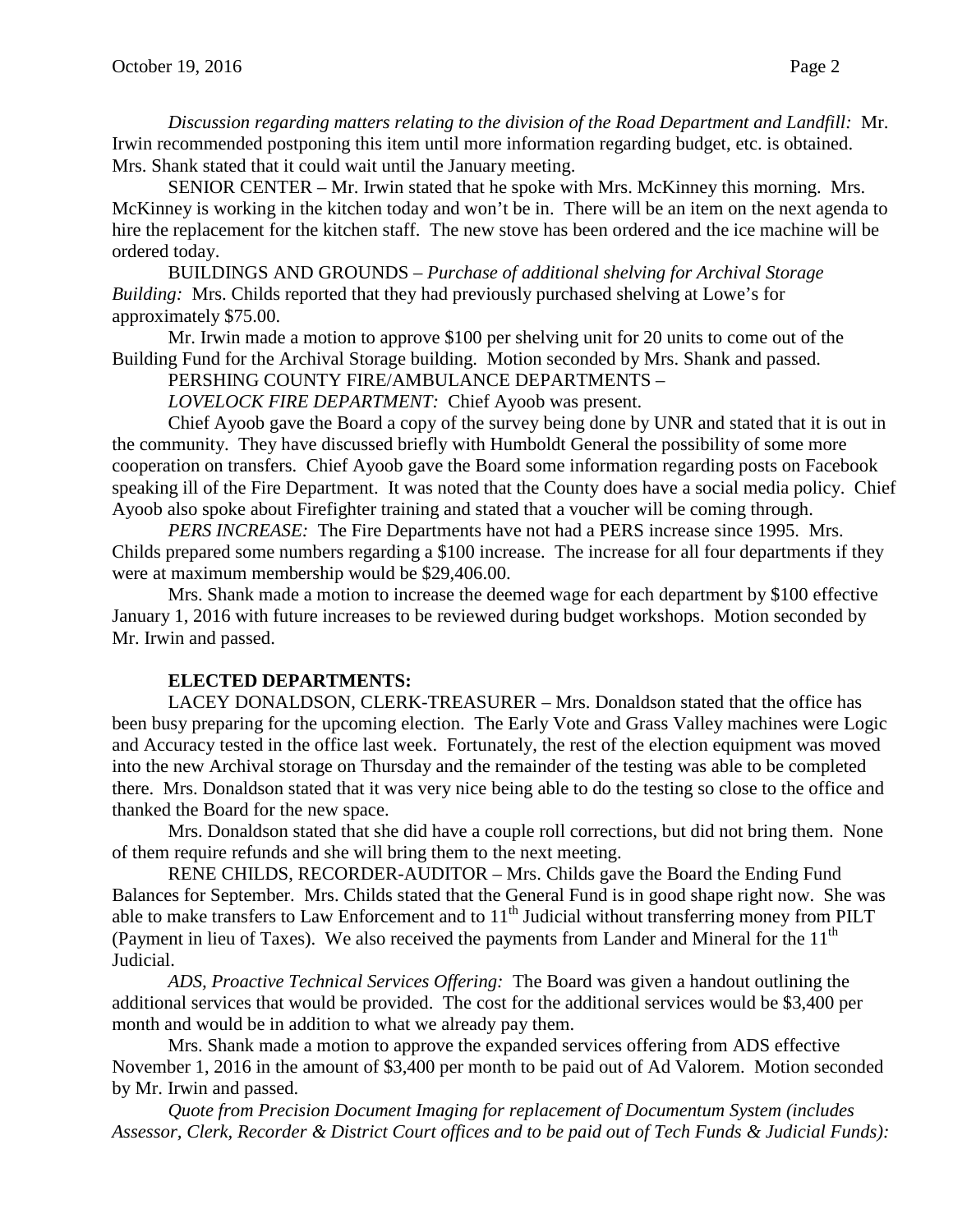The cost to convert from Documentum to PDI would be \$50,244. The Board would like to see a breakdown of cost for each department. This will be put back on the next agenda.

## **GRASS VALLEY ADVISORY BOARD:** Annette Stripe was present.

Mrs. Stripe stated that the Board met early this month due to Halloween. Congressman Hansen was supposed to speak, but was not able to make the rescheduled meeting. He will be out on November  $28<sup>th</sup>$ .

\$125 was presented to the Grass Valley Fire Department from the rummage sale. Turkey Bingo has been cancelled due to a lack of volunteers.

Mrs. Stripe stated that there were several residents at the meeting that expressed their appreciation of the work done by the Road Department.

## **UNCLASSIFIED DEPARTMENTS, CONT.D:**

PUBLIC DEFENDER – Steve Cochran was present.

Mr. Cochran stated that they wrapped up a serious case on Monday.

*Review plan for office expansion:* Mr. Cochran stated that in terms of structural changes, they don't have any requests. It was noted that Mr. Cochran's office will stay where it is at and Ms. Martinez's office will move into the space vacated by Buildings and Grounds. Ms. Martinez would like some new office furniture. The Board did not see any problems with the purchase of new office furniture as long as it is within budget.

## **ELECTED DEPARTMENTS, CONT.D:**

LAURI CERINI-JONES, ASSESSOR – Mrs. Cerini-Jones stated that they are still working on their appraisal cycle. She also stated that she is very much in support of the move to PDI (Precision Document Imaging). Mrs. Cerini-Jones stated that she has had to occasionally close DMV for lunch due to staff shortages.

**PROCLAMATIONS AND AWARDS:** Mrs. Shank made a motion and read a Proclamation declaring October 9-15, 2016 Fire Prevention Week. Motion seconded by Mr. Irwin and passed.

**BOARD APPOINTMENTS:** A letter of resignation was received from Sean Burke for the Planning Commission, but it was not on the agenda correctly, so it will be accepted at the next meeting.

**CORRESPONDENCE:** There was no additional correspondence discussed.

### **REVIEW OF RECOMMENDATION FOR CHANGES TO THE COMMISSION MEETING ROOM (FLOORING, TABLE SKIRTING, TECHNICAL/LIGHTING UPGRADES):**

Mrs. Shank stated that she had a workshop with the two Commissioner-Elects and the upgrades for the Commission room were discussed.

Mr. Bloyed would recommend, due to the upcoming holidays, waiting till the first of the year. Mr. Irwin agreed, stating that the funding is there, but some thought needs to be put into the plan.

It was decided that they could continue working on a plan, but nothing will be done until the first of the year.

The meeting recessed at 9:56 a.m. for a Litigation meeting and reconvened at 10:05 a.m.

**PLANNING DEPARTMENT:** James Evans was present.

Mr. Evans stated that there will be Planning Commission meetings in both November and December.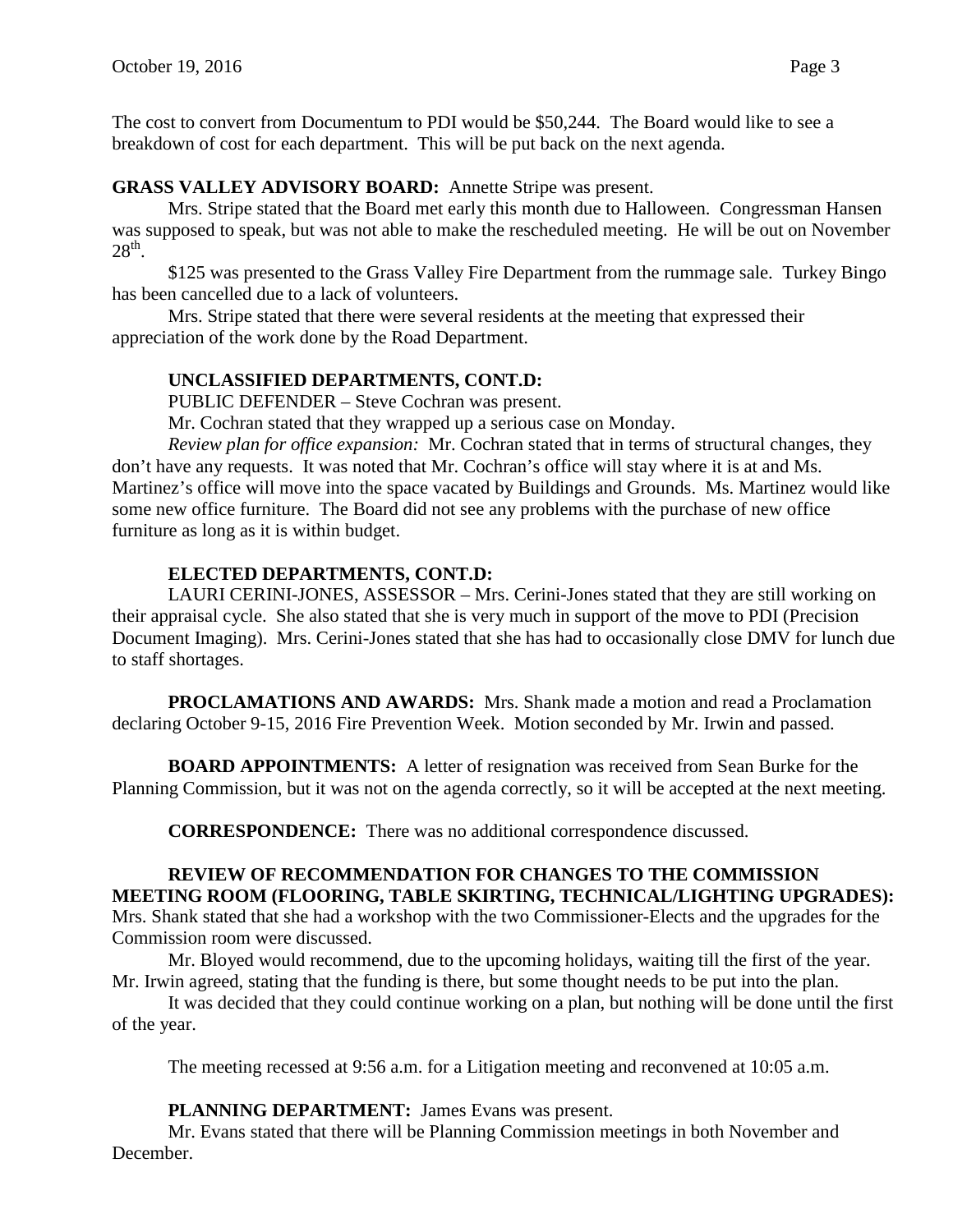**IMLAY WATER:** James Evans was present. Mr. Evans had nothing to report.

**BUILDING DEPARTMENT:** James Evans was present.

Mr. Evans stated that things have been steady on the Building side of the office.

ARCHIVAL BUILDING UPDATE – Mr. Evans stated that the Fire Marshall will be here on October 24<sup>th</sup> to sign off on the Fire Suppressant system. We were given a Certificate of Occupancy.

The meeting recessed to take a tour of the Archival Building. The meeting reconvened at 10:25 a.m.

**JERRY ALLEN, SHERIFF:** Sheriff Allen reported that the padded cell has been re-padded. He had four candidates for the open deputy positions, but was only able to interview two of them. One of them was only interested in being a Reserve Deputy. Sheriff Allen will re-advertise the position.

UPDATE ON BURNING MAN EVENT – Sheriff Allen stated that he is still working on the After Action Report. There was another sexual assault case that was received last week, so he will be submitting that information to the District Attorney's office.

Mr. Irwin asked if Sheriff Allen had received notification of an after event meeting with Burning Man. Roger Vind stated that nothing has been scheduled at this time.

The Board presented Sheriff Allen with a Certificate of Recognition and pin for ten years of service. He was also given a Certificate of Recognition for Lt. Bjerke with 15 years of service.

**REPORT FROM LEGAL COUNSEL:** Mr. Shields did not have anything to report.

**REPORT FROM ADMINISTRATIVE ASSISTANT:** Mrs. Wesner stated that the Imlay Sewer project will be advertised for bid in this week's paper. We were granted a final extension to December 31, 2016.

**DERBY FIELD AIRPORT:** SET DATE FOR OPEN HOUSE AND FLY-IN EVENT – Mr. Irwin would like this to go back to the Airport Advisory Board. He did mention doing something in conjunction with the Valentine's Day Balloon event. Mrs. Shank stated that they are also looking at refurbishing the MIG. Mr. Shields stated that he hasn't had a chance to speak to the Boy Scouts about the project.

# **DISCUSSION REGARDING STARTING THE PROCESS FOR THE NEXT STEPS REGARDING THE PERSHING COUNTY ECONOMIC DEVELOPMENT AND**

**CONSERVATION ACT:** Mr. Irwin stated that none of the other counties developed an Ordinance and everything goes straight back to the County Commission. Mr. Irwin and Mr. Shields will work on developing some language and creating an Advisory Board. Mr. Shields stated that he could have something preliminary by the first meeting in November.

Mr. Bloyed asked if anyone had made sure that they didn't include more of the Fencemaker area than we had agreed to. Mr. Irwin stated that he looked at the language and it is correct, so he is just waiting for confirmation on the map.

**VOUCHERS:** Mr. Irwin made a motion to approve the Vouchers as submitted. Motion seconded by Mrs. Shank and passed.

**MATTERS FOR THE BOARD FOR DISCUSSION, BOARD MEMBER REPORTS, BOARD LIAISON REPORTS:** Mrs. Shank stated that she attended the Frontier Community Coalition